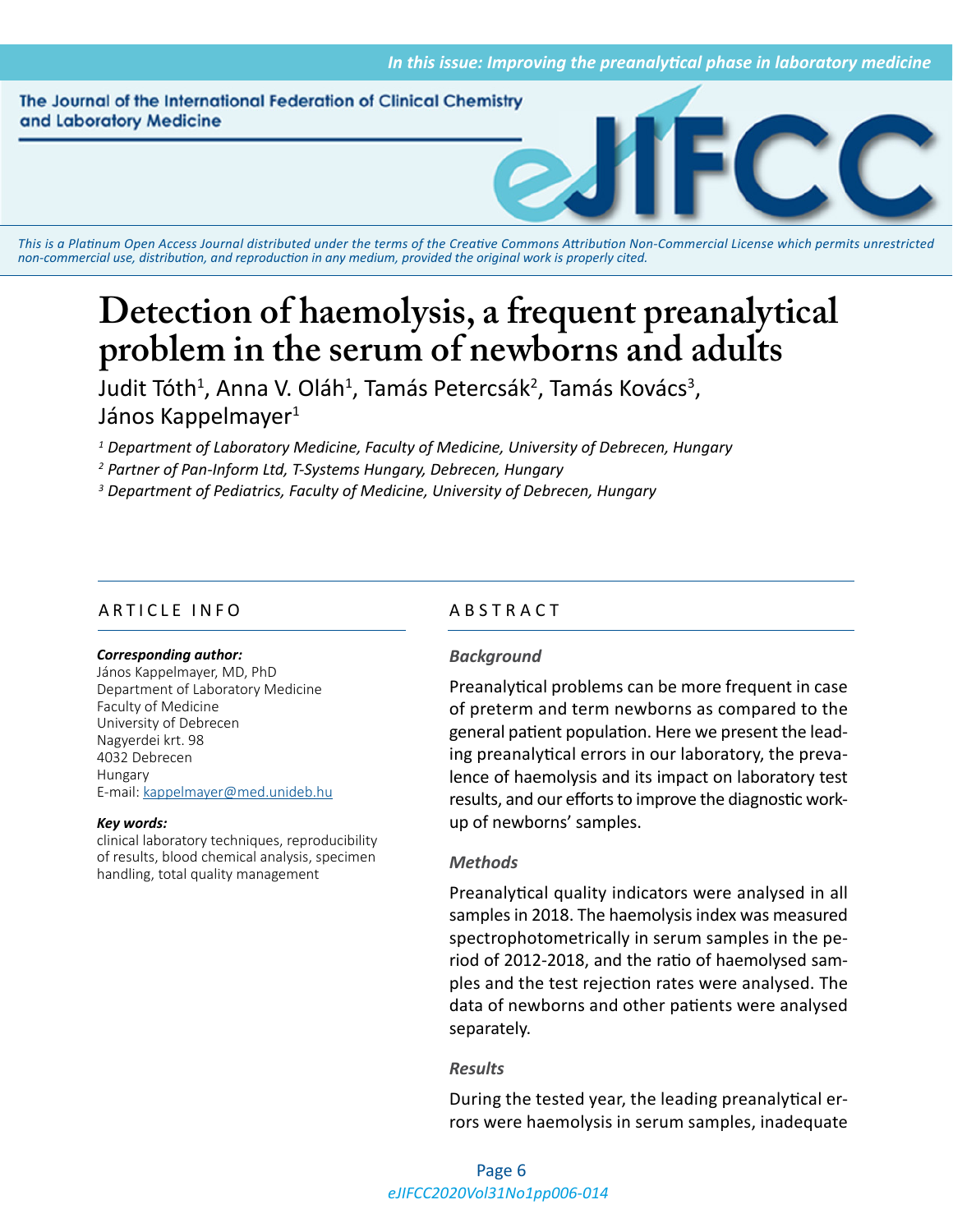sample identification and clotting of anticoagulated blood regarding all samples or newborns. In this seven-year period the ratio of haemolysed serum samples was 4.00% in all patients and 46.4% in newborns, while the test rejection rates due to haemolysis were 0.57% and 3.71%, respectively. Haemolysis indices were significantly higher in case of newborns than in patients with documented severe intravascular haemolysis which suggests that the major reason of elevated haemolysis indices in newborns was *in vitro* haemolysis. Accordingly, all C-reactive protein (CRP) results which were rejected by severe haemolysis became reliable after repeating blood sampling.

# *Conclusion*

Haemolysis is the leading preanalytical problem not only in newborns but also in the general patient population. Our study highlights the importance of automated assessment of serum indices and continuous monitoring of the preanalytical quality indicators and suggests the need for education and blood collection trainings.

# \*\*\*\*\*

# **INTRODUCTION**

In laboratory medicine, the result of an examination procedure is influenced by the correctness of the preanalytical activities [1]. During the total testing process, preanalytical phase has the highest error rate, since preanalytical errors are estimated to account for up to 70% of all errors in laboratory diagnostics [2].

Problems in the pre-preanalytical phase are particularly relevant when several steps are not performed, and are not under the control of the laboratory staff. The quality of the total testing process can be improved by continuous monitoring of quality indicators; and in clinical laboratories it is also a requirement by the International Organization for Standardization (ISO) 15189: 2012 [2, 3].

On the Consensus Conference entitled "Harmonization of Quality Indicators in Laboratory Medicine: 4 years later" organised in Padova, in 2016, a new version of the model of quality indicators was released, and more than half of the quality indicators of this model, monitor the most vulnerable part, the preanalytical phase [4]. Haemolysis was recognized as the most frequent preanalytical error and *in vitro* haemolysis is the leading cause of test or sample rejection in clinical laboratories [5].

The prevalence of haemolysis can be as high as 3.3% of all routine samples, accounting for up to 40-70% of all unsuitable specimens identified, nearly five times higher than other causes, such as incorrect and clotted samples [6]. Only less than 2% of samples with detectable haemolysis are due to *in vivo* haemolysis [7].

*In vitro* haemolysis mostly occurs during blood collection and transportation, and it generates biological and analytical interferences [5, 8]. The cut-off of clinically significant interference was defined as 0.5 g/L for cell-free haemoglobin [9]. Although the assessment of sample quality was historically based on visual inspection of the specimen before and after centrifugation, visual detection of haemolysis is inaccurate [5]. After separation of the serum, haemolysis can be detected visually, when the free haemoglobin concentration is 0.2-0.3 g/L (Figure 1) [6, 10].

Clinical chemistry analysers are capable of automated assessment of serum indices including haemolysis index and they provide quantitative measurement with high reproducability. Presently systematic automated measurement of haemolysis index is strongly recommended [8].

Preanalytical problems can be more frequent in case of preterm and term newborns, and analysis of their samples has special aspects compared to the general patient population. Every year, approximately 15 million babies are born preterm globally and the number is rising [11].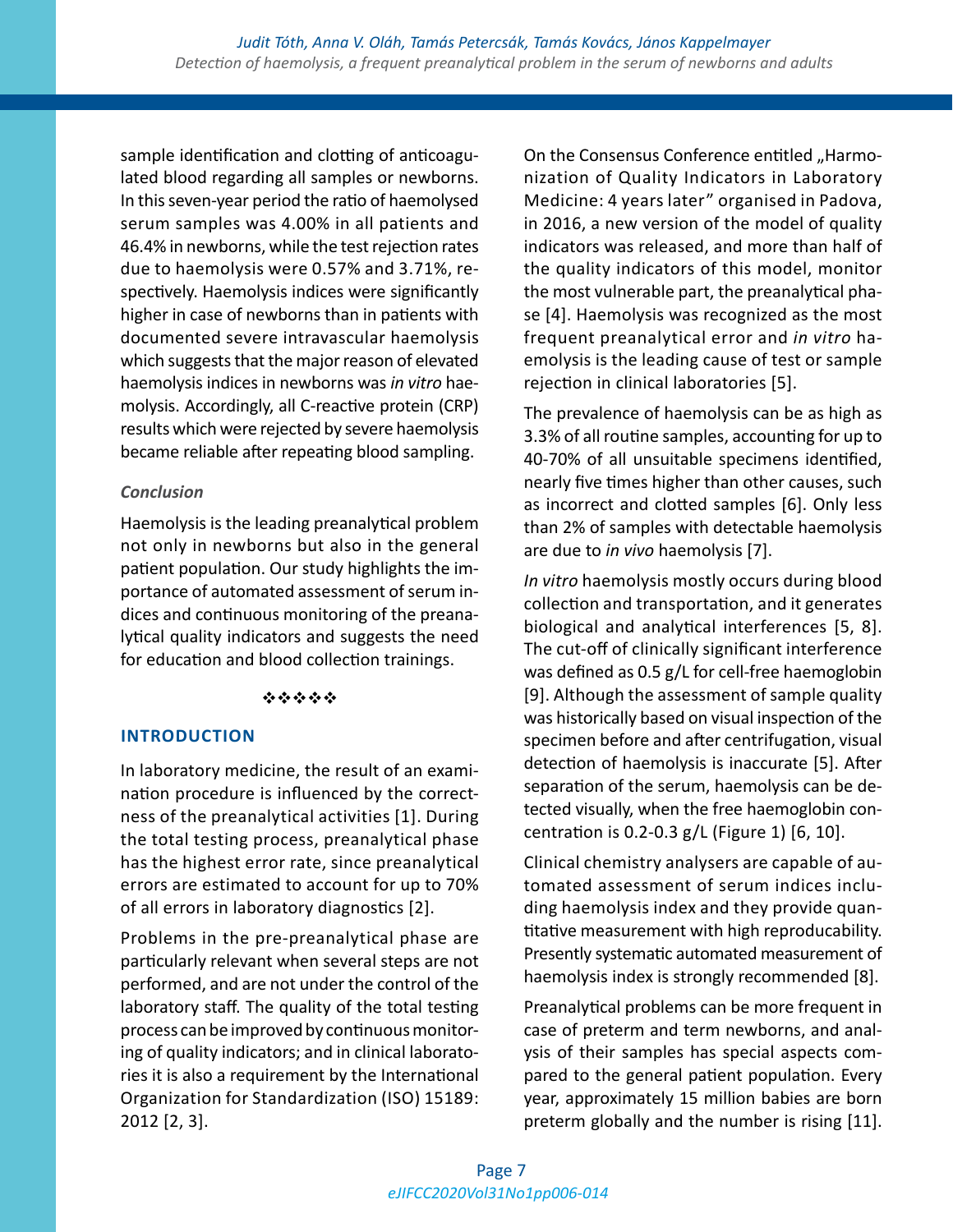# **Figure 1 Comparison of visual and automated detection of haemolysis in serum samples**



*Haemolysis indices were measured spectrophotometrically by Roche COBAS analysers. According to the literature, haemolysis can be visible as a pink to red colour of the serum, when the free haemoglobin concentration is 0.2-0.3 g/L.*

The World Health Organisation (WHO) defines preterm birth as any birth before 37 completed weeks of gestation, or fewer than 259 days since the first day of the woman's last menstrual period. This is further subdivided on the basis of gestational age: extremely preterm (<28 weeks), very preterm (28-32 weeks) and moderate or late preterm (32-37 completed weeks of gestation).

Our aim was to detect and analyse the leading preanalytical errors in our laboratory; and to monitor the prevalence of haemolysis and its impact on laboratory test results in case of all samples and in preterm and term newborns. We also present here the efforts to improve the diagnostic workup of newborns' samples.

# **MATERIALS AND METHODS**

Preanalytical quality indicators (e.g. misidentified samples and requests, test transcription errors, clotted samples, incorrect sample type or fill level, inappropriate time and temperature of transport and storage) were analysed in all samples analyzed at the Department of Laboratory Medicine, University of Debrecen in the period of January 2018 to December 2018. Most of these indicators were recorded in the General Laboratory Information Management System (GLIMS, Medical Information for Professional Systems, Gent, Belgium) by the laboratory staff. Unidentifiable samples or samples without test requests were noted in a printed register. Serum indices (haemolysis, icterus, lipaemia) were detected automatically and they were stored in the laboratory information system.

In all serum samples that arrived for routine and STAT clinical chemistry and immunochemical assays between the period of January 2012 to December 2018, haemolysis index was measured spectrophotometrically by COBAS-8000, -6000 and 501 analysers (Roche Ltd, Basel, Switzerland), and the ratio of haemolysed samples and the test rejection rates were analysed. A sample was identified as haemolysed when the free haemoglobin concentration of the sample was higher than 0.5 g/L (the haemolysis index was higher than 31 mmol/L). The test rejection ratio was calculated as the number of tests rejected due to haemolysis divided by the total number of tests requested. Data of newborns and other patients were analysed separately.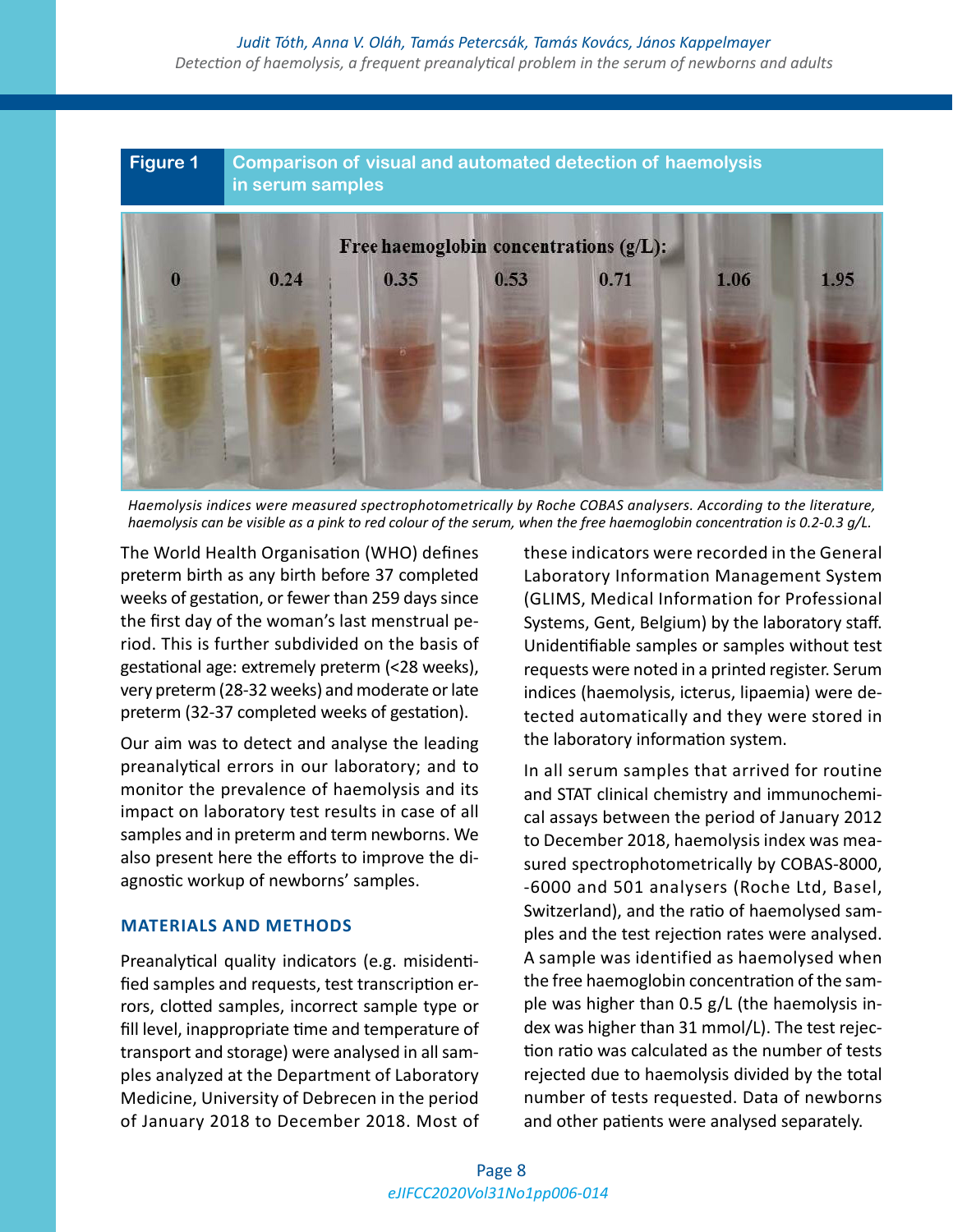In order to study whether preterm and term newborns have dominantly *in vitro* or *in vivo* haemolysis, their haemolysis indices were compared to the haemolysis indices of those patients who had severe intravascular haemolysis (serum haptoglobin concentration <0.1 g/L). Haptoglobin concentration was measured by an immunoturbidimetric assay on COBAS-8000, 6000 and 501 analysers (Roche Ltd, Basel, Switzerland). The CRP concentration of the newborns – as a marker of perinatal infections – was measured by a latex-sensitized immunoturbidimetric assay (Roche COBAS-501 analyser).

# **RESULTS**

Among the 868 441 samples that were received by our laboratory in 2018, 11 379 preanalytical errors were registered by the laboratory staff in the laboratory information system. In that year the haemolysis index was measured in 295 130 serum samples.

The most frequent preanalytical error was haemolysis: 4.34% of the serum samples were haemolysed. Sample identification error was the second most frequent cause of preanalytical problems: 0.81% of all samples had some kind of identification error, most of them had less than two identifiers.

The third most frequent preanalytical error was the presence of fibrin clot in anticoagulated samples: the ratio of clotted samples was 0.36%. During the tested year, 9 017 samples were collected from preterm and term newborns, among these the ratio of haemolysed serum was 53.4%. Overall, 8.28% of all samples from newborns had identification errors (93.4% of sample identification problems were caused by less than two identifiers) and among their anticoagulated blood samples, 6.67% were clotted.

In case of all requests, the ratio of test transcription errors (e.g., absent or erroneous barcode is assigned to the request, inadequate test is requested, one or more test request(s) is/are missed) was 0.257 %. Incorrect fill level of evacuated tubes was found in case of 0.066 % of all samples, most of them had inappropriate sample-anticoagulant volume ratio. Inappropriate time and temperature of transport and storage were registered in case of 0.005 % of all samples, the main problem was excessive transportation time. Incorrect sample type and the incidence of unidentifiable samples or samples without test requests were infrequent (0.004 %).

In a second series of studies we checked for haemolysed serum samples that arrived for routine and STAT clinical chemistry and immunochemical

| Table 1              | Ratio of haemolysed samples and test rejection ratio due to haemolysis<br>in general patient population and in preterm and term newborns<br>in a seven-year period (2012-2018) |                                       |                                              |  |  |  |
|----------------------|--------------------------------------------------------------------------------------------------------------------------------------------------------------------------------|---------------------------------------|----------------------------------------------|--|--|--|
| <b>Serum samples</b> |                                                                                                                                                                                | <b>Ratio of haemolysed</b><br>samples | Ratio of rejected tests<br>due to haemolysis |  |  |  |
| All patients         |                                                                                                                                                                                | 4.00%                                 | 0.57%                                        |  |  |  |
| General patients     |                                                                                                                                                                                | 3.33%                                 | 0.56%                                        |  |  |  |
| <b>Newborns</b>      |                                                                                                                                                                                | 46.4%                                 | 3.71%                                        |  |  |  |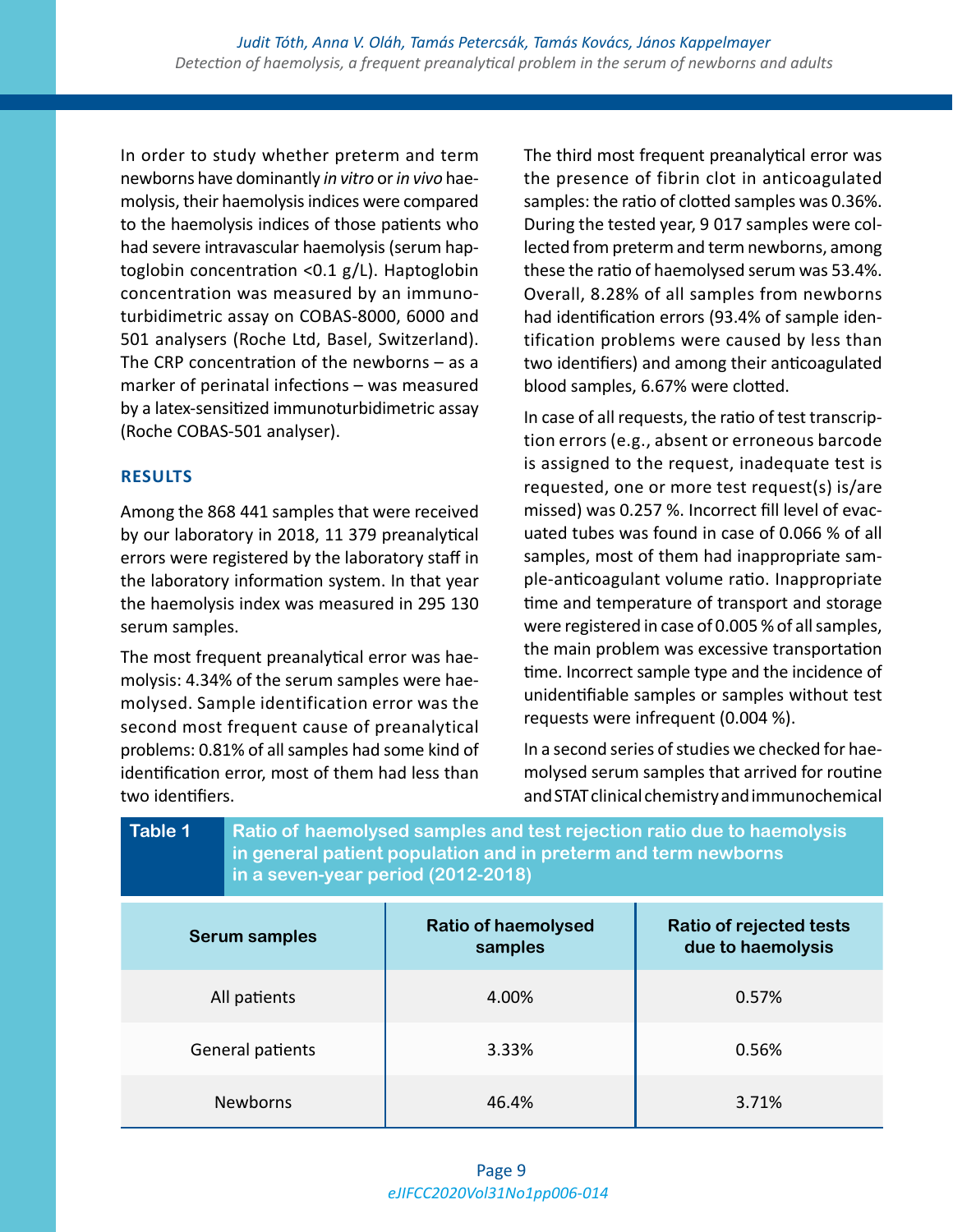assays during a seven-year period (from January 2012 to December 2018). Haemolysis index was measured in case of 1 882 721 serum samples. 98.4% of the samples was collected from general patient population and 1.60% from preterm and term newborns. The ratio of haemolysed samples was 14 times higher in preterm and term newborns compared to the general patient population, while their test rejection ratio due to haemolysis was 7 times higher, respectively (Table 1). 7.88% of the serum samples arrived at the laboratory from intensive care units and 8.05% from the adult emergency department.

In case of these departments, haemolysis was more frequent compared to the other blood collection sites of the general patient population. The ratio of haemolysed samples was 5.93% in case of intensive care units and 6.81% in emergency department, while the test rejection rates due to haemolysis were 0.97% and 1.73%, respectively.

We hypothesized that in the case of preterm and term newborns – although they might also have *in vivo* haemolysis – the major reason of elevated haemolysis indices was the *in vitro* haemolysis. In order to prove our hypothesis, their





*Haemolysis indices were significantly higher in case of preterm and term newborns (median: 27 mmol/L, 25 percentile: 11 mmol/L, 75 percentile: 75 mmol/L, maximum: 1997 mmol/L) than in patients with documented severe intravascular haemolysis (median: 4 mmol/L, 25 percentile: 2 mmol/L, 75 percentile: 7 mmol/L, maximum: 39 mmol/L).*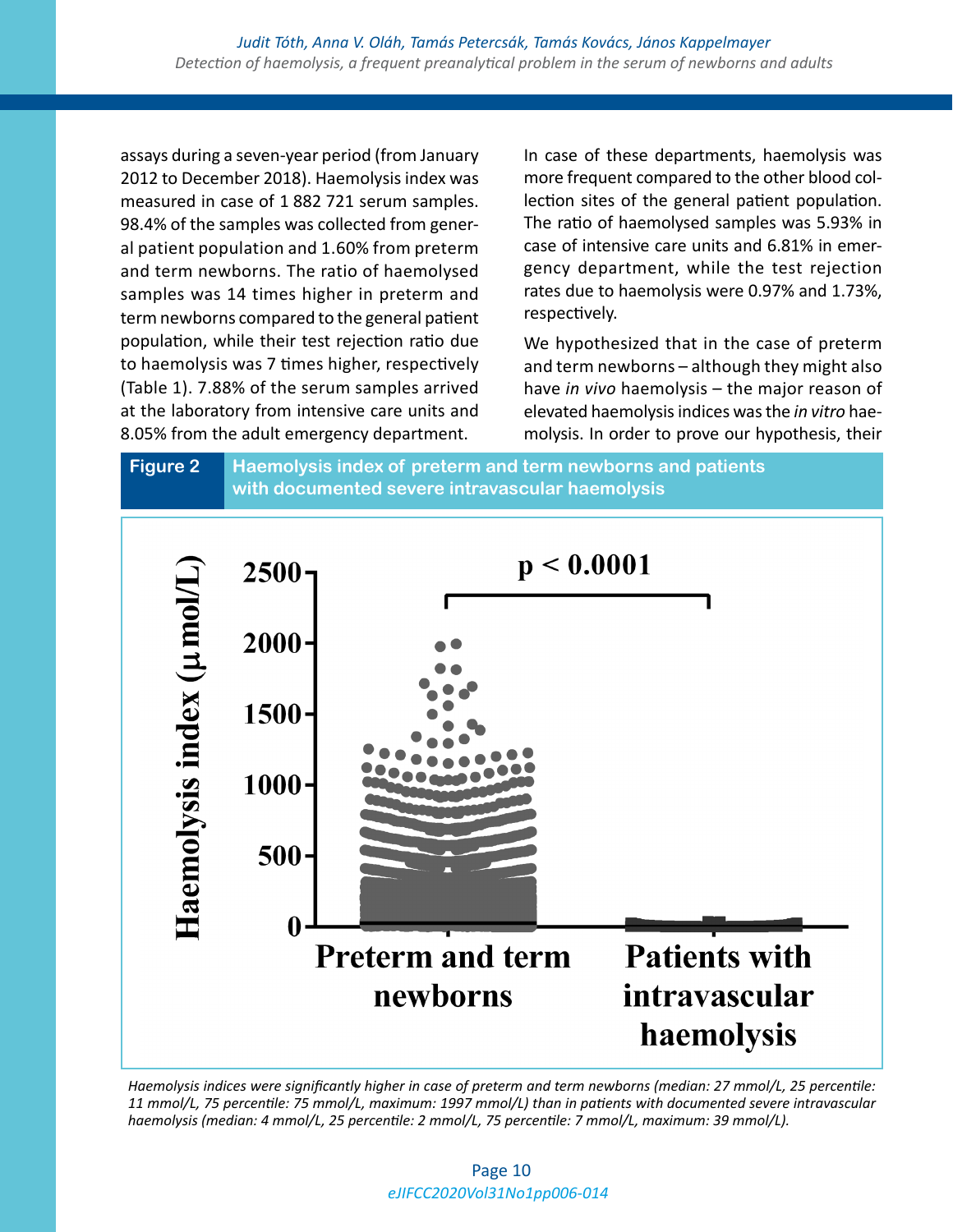haemolysis indices were compared to the haemolysis indices of those patients who had documented severe intravascular haemolysis (serum haptoglobin concentration <0.1 g/L).

Haptoglobin concentration was measured in case of 2530 serum samples during the sevenyear period, and in 557 samples haptoglobin was lower than 0.1 g/L, which refers *in vivo* hemolysis. In patients with documented severe intravascular haemolysis, haemolysis indices were significantly lower compared to the group of preterm and term newborns (Figure 2).

The measurement of specific proteins is less sensitive to haemolysis than several frequent clinical chemistry tests, but severe *in vitro* haemolysis may interfere with some methods. For example, haemolysis index >622 mmol/L may cause underestimation of CRP levels.

In case of preterm and term newborns, CRP measurement is very important to monitor perinatal infections. In 199 samples of newborn patients, the CRP test was rejected because of severe haemolysis, the highest haemolysis index was 1997 mmol/L.

Repeating the blood sampling, the haemolysis index decreased significantly and all CRP results became reliable and were reportable (Table 2).

# **DISCUSSION**

In our laboratory the leading preanalytical errors are haemolysis in serum samples, inadequate sample identification and clotting of anticoagulated blood regarding all samples or from newborns. Preanalytical quality indicator data collected from all participating laboratories of the IFCC "Laboratory Errors and Patient Safety" project on Quality Indicators between 2009 and 2013 showed that the ratio of haemolysed samples was maximum 3% [2].

Howanitz et al found a haemolysis rate less than 3% in 71% of the studied 772 laboratories, and a rate between 3-6% in 15% of the laboratories [12]. Their haemolysis rates were the highest in case of samples from emergency departments.

Heireman et al also found that haemolysis was more often observed in samples received from the emergency department, affecting as much as 10-30% of emergency department samples [13].

Our ratio of haemolysed samples (4% for all samples) is in the higher range of the published values. One possible reason can be the presence of Perinatal Intensive Center where a lot of extremely and very preterm babies are treated and the ratio of haemolysed samples was 46.4% due to the complicated blood collection.

| <b>Table 2</b><br>Representative cases of severe in vitro haemolysis in newborn patients |                                                       |                      |                                                     |                      |  |  |
|------------------------------------------------------------------------------------------|-------------------------------------------------------|----------------------|-----------------------------------------------------|----------------------|--|--|
| <b>Cases</b>                                                                             | <b>First blood sampling</b><br>(1-2 days after birth) |                      | <b>Repeated blood sampling</b><br>(2-5 hours later) |                      |  |  |
|                                                                                          | <b>Haemolysis</b><br>index (µmol/L)                   | <b>CRP</b><br>(mg/L) | <b>Haemolysis</b><br>index (µmol/L)                 | <b>CRP</b><br>(mg/L) |  |  |
| Case 1                                                                                   | 1997                                                  | haemolysed           | 118                                                 | 0.61                 |  |  |
| Case 2                                                                                   | 1677                                                  | haemolysed           | 23                                                  | 1.36                 |  |  |
| Case 3                                                                                   | 875                                                   | haemolysed           | 16                                                  | 4.02                 |  |  |

*The reference range of CRP is <2.2 mg/L (1-2 days after birth).*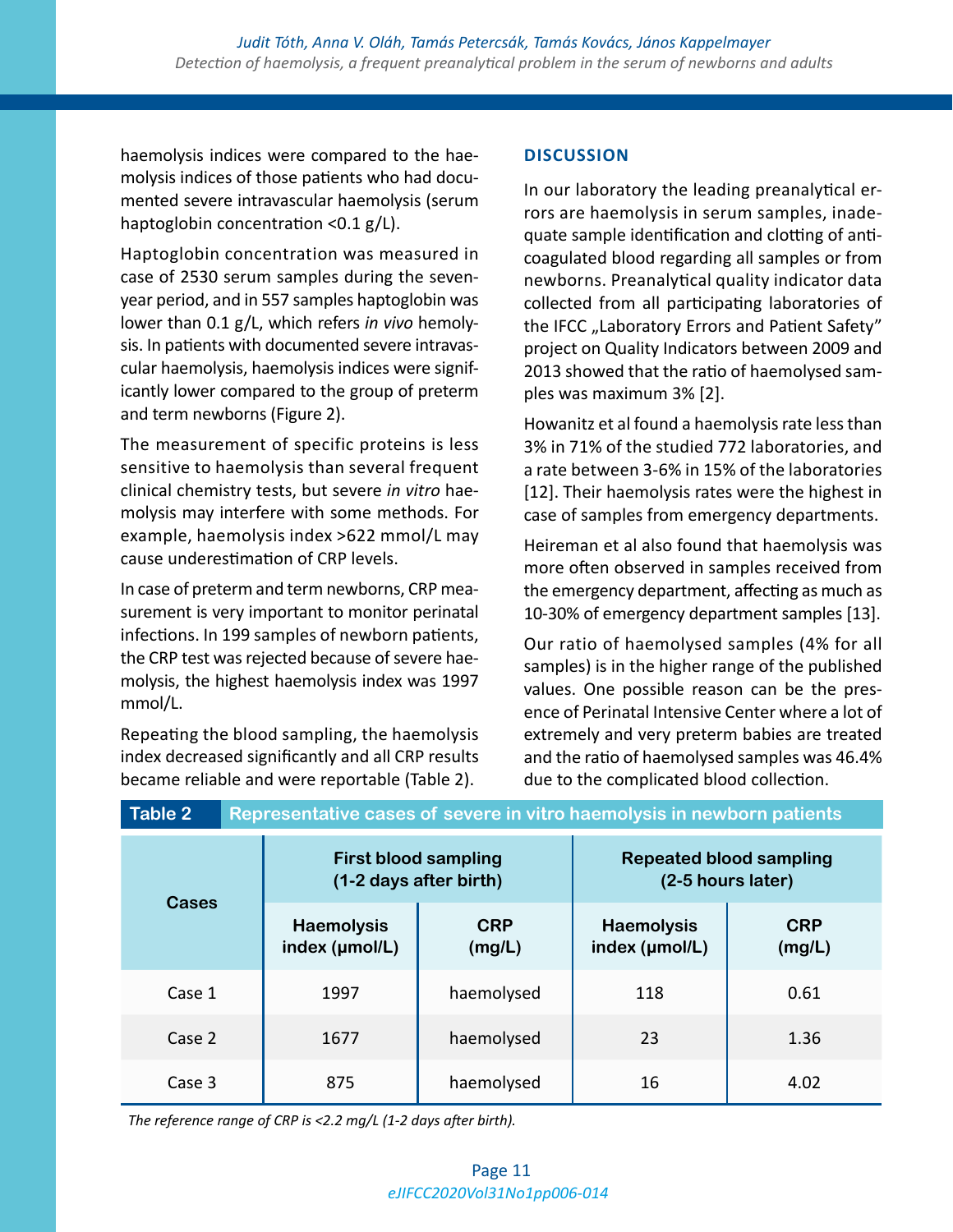Furthermore at the University of Debrecen there is a busy emergency department with a significant sample number, and there are several intensive care units. The higher ratio of haemolysis at the departments where patients are in critical condition suggests the need for education and blood collection trainings. In the literature limited information is available for haemolysis rates detected in neonatal units. Another problem is that many laboratories do not use automated, objective assessment of haemolysis, lipaemia and icterus. In neonatal samples where elevated bilirubin concentration is common, the ability to detect haemolysis by visual inspection may be further biased by underestimation of haemolysis [14]. Khedr et al published that in 2012 the haemolysis rate of the Neonatal Unit in Baystate Medical Center was near or over 40%, and as a consequence of changes (e.g., use of heel warmers to get a more consistent warming prior to drawing, increased education of correct blood withdrawal techniques) it was reduced to 28.6% within a few months [15]. This study also highlights the importance of monitoring and feedback to collecting personnel in improving and maintaining correct blood sampling method.

Among the most frequent clinical chemistry tests, lactate dehydrogenase (LDH), creatine kinase (CK), MB isoenzyme of creatine kinase (CK-MB), potassium, conjugated bilirubin, alanine aminotransferase (ALT), aspartate aminotransferase (AST) and iron are the most sensitive analytes to haemolysis. Even the measurement of specific proteins e.g. CRP, haptoglobin may have significant interference with free haemoglobin in serum. The interference may be optical, chemical or haemoglobin may interact with antigen or antibody in immunoassays. For this reason, the upper limit of haemoglobin in a serum or plasma sample is test- and method-dependent. The method description of reagents should refer to limitations such as serum indices (haemolysis, icterus, lipaemia).

The most frequent reason of test rejection is haemolysis. It is critical in case of premature babies receiving oxygen supplementary respiratory treatment who are monitored by laboratory tests (Blood gas analysis, LDH). LDH is a basic monitoring test and very sensitive to haemolysis, therefore decreasing *in vitro* haemolysis is essential especially in premature babies. As the haemolysis is often observed in preterm and term newborns [16], we may be more permissive in these cases: we can sligthly elevate the borderline of haemolysis and report the approximate LDH result, with a note that the result is affected by moderate haemolysis. This is in accordance with the result of a survey [10] in which neonatologists preferred to receive the test results with a qualitative comment according to the interference of haemolysis; rather than the rejection of LDH result at moderate haemolysis.

The second most frequent preanalytical error in our laboratory was the identification error, 0.81% of the total samples had less than two identifiers and this ratio was 10 times higher in newborns, simply because there is not enough place to write two identifiers on the label of these special small tubes. Plebani et al published that during their project the frequency of misidentification errors was not more than 0.3% [2], while in a Canadian study the majority of reported errors concerned patient or sample misidentification [17, 18].

A recent survey of the European Federation of Clinical Chemistry and Laboratory Medicine (EFLM), carried out in 12 European countries, reported that compliance of phlebotomy procedures with the Clinical and Laboratory Standards Institute (CLSI) H3-A6 guidelines was unacceptably low, accurate patient identification and tube labelling were the most vulnerable steps in blood sampling [19]. Although correct use of barcode may reduce identification errors.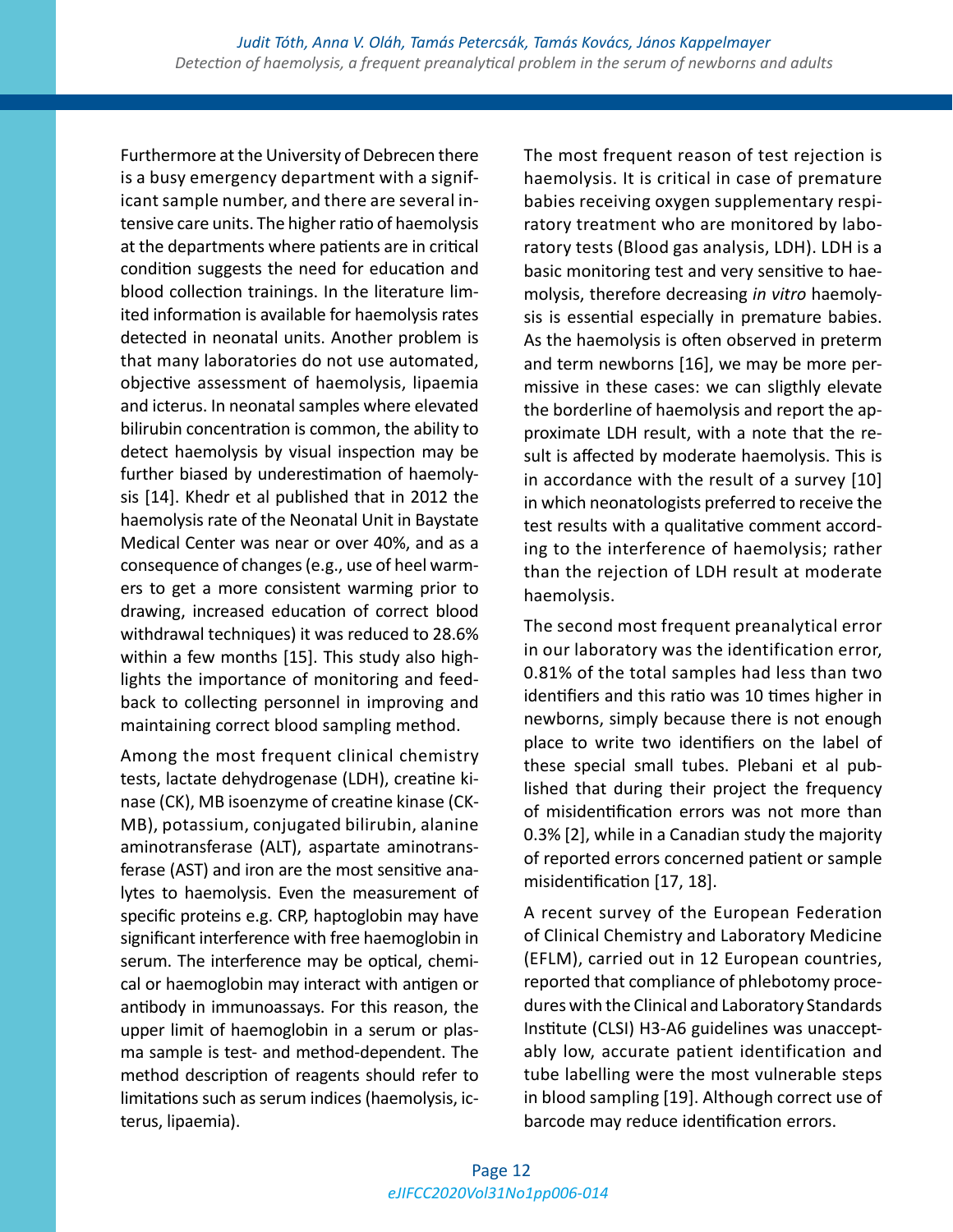Among anticoagulated blood samples, 0.36% were clotted in our laboratory, while in case of preterm and term newborns this ratio was 6.67% according to blood collection difficulties. Clotting in blood tubes containing anticoagulants mostly occurs for challenging/prolonged venipuncture or failing to appropriately mix the tube after collection [20]. Plebani et al found that the median values for the ratio of clotted samples were between 0.05% and 0.21% in their study [2].

Twenty-six percent of laboratory errors can affect outcome of patient's care, errors result in further inappropriate investigations, patient discomfort, increased costs and/or modification of the therapy [17, 21]. Monitoring of preanalytical quality indicators is a valuable tool to guarantee and improve the quality of the preanalytical phase. Automated assessment of serum indices characterizes the quality of sera, therefore it is recommended for all laboratories - it provides more objective evaluation of the sample and assists to obtain reliable results. Application of serum indices described in each test method should be applied in the analysers when a new test is introduced, and checking the test-specific serum index cut-off values for the most sensitive tests is recommended.

In conclusion, we determined the leading preanalytical errors and their frequency both in case of general patients and newborns. We have to reduce them and therefore the implementation of the joint EFLM-COLABIOCLI recommendation for venous blood sampling is needed [22]. This recommendation covers all steps of the venous blood collection procedure using closed system in case of in- and outpatients except for children and unconscious patients. Implementation of the guidelines, systematic theoretical education and practical trainings of the medical staff, periodical audits of phlebotomy, continuous monitoring of the preanalytical quality indicators and automated assessment of serum indices

are recommended to improve the quality of the total testing process.

#### \*\*\*\*\*

## *Acknowledgements*

The authors are grateful to Edit Kalina and Erika Szakács Szilágyi for their technical support.

#### \*\*\*\*\*

## **REFERENCES**

1. Aita A, Sciacovelli L, Plebani M. Extra-analytical quality indicators - where to now? Clin Chem Lab Med 2018;57(1): 127-133.

2. Plebani M, Sciacovelli L, Aita A, Pelloso M, Chiozza ML. Performance criteria and quality indicators for the preanalytical phase. Clin Chem Lab Med 2015;53(6):943-948.

3. Aita A, Sciacovelli L, Plebani M. The silk road to total quality in Laboratory Medicine. Clin Chem Lab Med 2019; 57(6):769-772.

4. Sciacovelli L, Panteghini M, Lippi G, Sumarac Z, Cadamuro J, Galoro CAO, et al. Defining a roadmap for harmonizing quality indicators in Laboratory Medicine: a consensus statement on behalf of the IFCC Working Group "Laboratory Error and Patient Safety" and EFLM Task and Finish Group "Performance specifications for the extra-analytical phases". Clin Chem Lab Med 2017;55(10): 1478-1488.

5. Wan Azman WN, Omar J, Koon TS, Tuan Ismail TS. Hemolyzed Specimens: Major Challenge for Identifying and Rejecting Specimens in Clinical Laboratories. Oman Med J 2019;34(2):94-98.

6. Lippi G, Blanckaert N, Bonini P, Green S, Kitchen S, Palicka V, et al. Haemolysis: an overview of the leading cause of unsuitable specimens in clinical laboratories. Clin Chem Lab Med 2008;46(6):764-772.

7. Carraro P, Servidio G, Plebani M. Hemolyzed specimens: a reason for rejection or a clinical challenge? Clin Chem 2000; 46(2):306-307.

8. Lippi G, Cadamuro J, von Meyer A, Simundic AM, European Federation of Clinical C, Laboratory Medicine Working Group for Preanalytical P. Practical recommendations for managing hemolyzed samples in clinical chemistry testing. Clin Chem Lab Med 2018;56(5):718-727.

9. Lippi G. Systematic Assessment of the Hemolysis Index: Pros and Cons. Adv Clin Chem 2015;71:157-170.